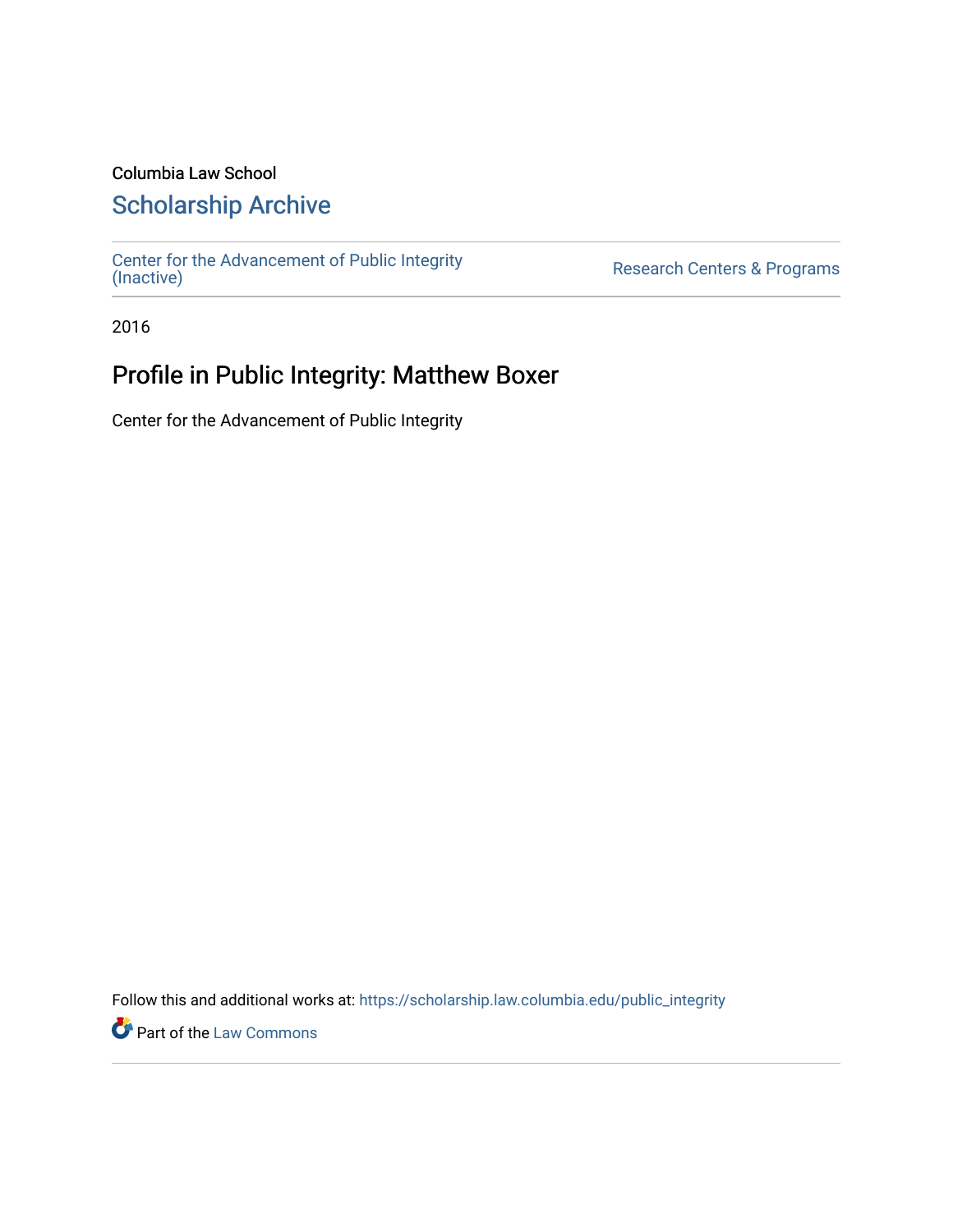## **Profile in Public Integrity:**

# **Matthew Boxer New Jersey's first independent State Comptroller**

Matthew Boxer currently chairs the Corporate Investigations and Integrity practice group at Lowenstein Sandler, LLP. Previously, Boxer served six years as New Jersey's first independent State Comptroller. In that role, he was responsible for auditing government finances, examining the efficiency of government programs, investigating misconduct by government officers, scrutinizing the legality of government contracts and recovering improperly



expended Medicaid funds. Under Boxer's leadership, the office uncovered hundreds of millions of dollars in waste and fraud.

Earlier in his career, Boxer directed the state Authorities Unit, where he monitored independent agencies including the New Jersey Turnpike Authority and Economic Development Authority. He also spent six years as an assistant U.S. attorney, where his prosecutions included a major corruption case against the "Monmouth 11," a group that included three sitting mayors, four sitting councilmen and a police commissioner in one of the largest single-day corruption busts in New Jersey history. Boxer graduated from Princeton University and Columbia Law School.

#### **You served as New Jersey's first state comptroller, for six years. What were the challenges you faced setting up a new statewide oversight office?**

The challenges we faced in setting up the Office of the State Comptroller were similar to the challenges faced by any start-up venture. Most fundamentally, we had no employees. On the day we started on January 2, 2008, it was just me and my assistant. We did not have a copy machine or other basic equipment, let alone a road map of how the office was to be structured and what its focus would be. So we really had to craft the entire effort from scratch, putting even the most basic functions in place. To go from that to a thriving office of 140 employees was extremely rewarding.

#### **Your office launched many attention-grabbing investigations that led to indictments as well as reforms. Which of your office's achievements are you most proud of?**

More than any one project, we were most proud of our ability to put out impactful audits and other reports on a consistent basis. It was especially gratifying when those reports led to remedial legislation being adopted or significant programmatic improvements, including, for example, in the state pension system, at the NJ Turnpike Authority, or with the state simply disconnecting thousands of phone lines it was paying for needlessly. We were also honored as a young office to have received the National State Auditors Association "Excellence in Accountability" Award. We had a great staff and they really did outstanding work on a consistent basis.